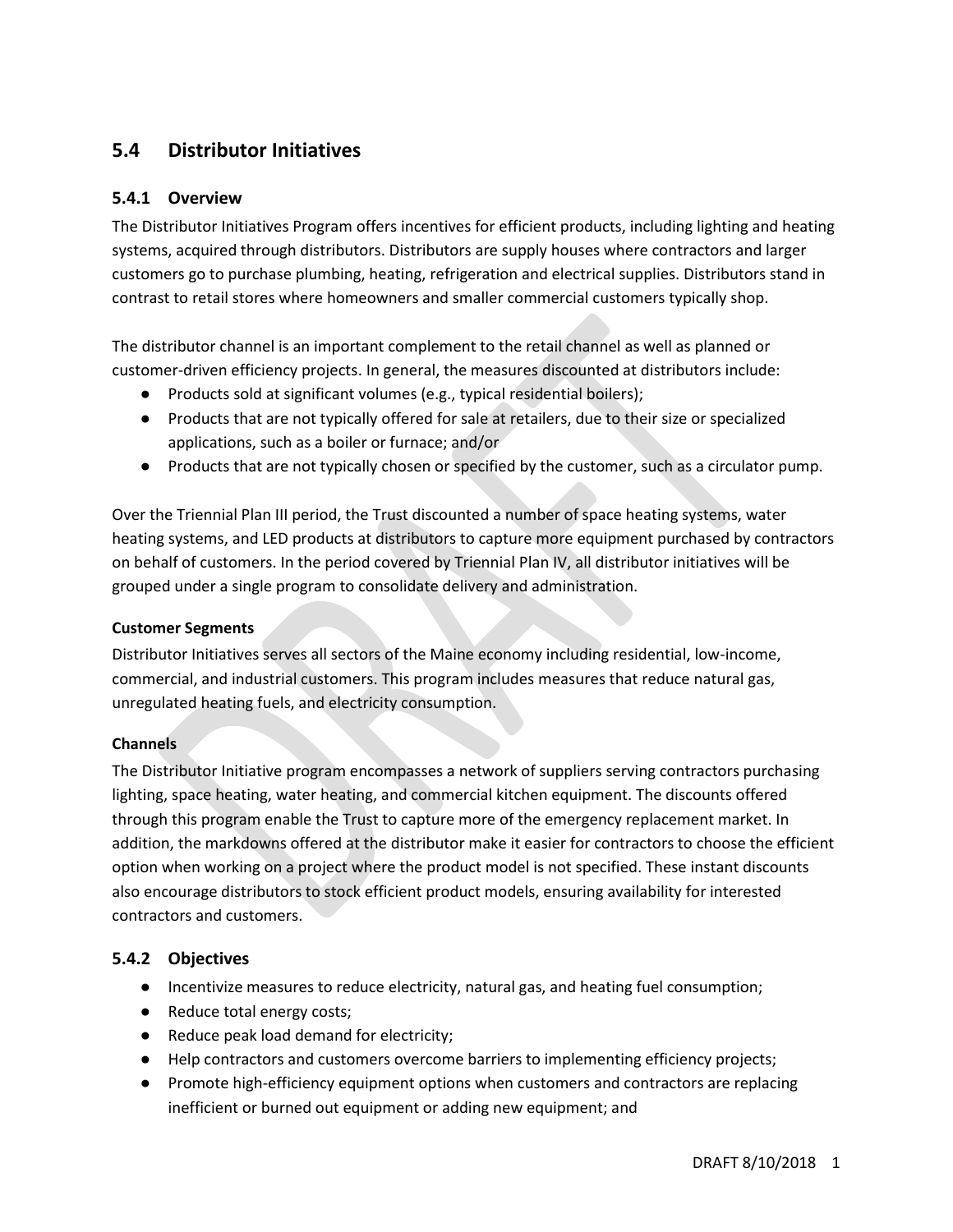● Create more favorable market conditions for the increased use of energy-efficient products and services.

# **5.4.3 Market Barriers**

- *Upfront cost*: The increased cost of the energy-efficient option is a barrier for many customers. This program relies on markdowns (also referred to as instant discounts) to overcome the price differential between conventional and high-efficiency options. For many purchases, the price differential is key because the contractor is making the purchasing decision and will likely purchase the lowest-cost option.
- *Short replacement decision cycle/emergency replacement:* Many replace-on-burnout situations have a short decision cycle for replacement. Capturing these emergency replacements is a challenge, especially if it requires the adoption of a new or unfamiliar technology; there may not be time to educate decision makers before the purchase. Upfront cost is the primary driver in these situations.
- *Lack of information*: Many customers are not familiar with high-efficiency choices: markdowns at distributors provide an added incentive for contractors to educate customers about efficient options, or make the education *less* necessary because the contractor has connected the customer with the lowest-cost option. Discounted high-efficiency models can be sold as "free product upgrades."
- *Paperwork*: Many contractors, even long-time participants in Trust programs, consider the incentive application process burdensome and frustrating for some installations or projects. By discounting equipment at the distributor, the reporting requirement and any liability from rebate errors shift to the distributor. In turn, the Trust can ensure data integrity through participating distributors (a smaller pool than participating contractors) as well as underwrite some of the costs associated with reporting. This program design can remove the paperwork barrier for contractors, as well as invite contractors that are not trade allies to pass along the benefits of the program to their customers.
- *Installation:* Installing high-efficiency equipment may require more time and materials because the new system may, for example, require new piping or site preparation. Equipment markdowns can keep total project costs commensurate with those of a conventional system, allowing a customer to spend more on labor while spending less on equipment.

# **5.4.4 Opportunity Analysis**

The opportunity analysis for Distributor Initiatives set out to assess which measures offered through Trust programs were best suited for instant discounts, if more measures would be purchased through this channel than through another program, and if new technologies or measures should be offered through the program during the Triennial Plan IV period.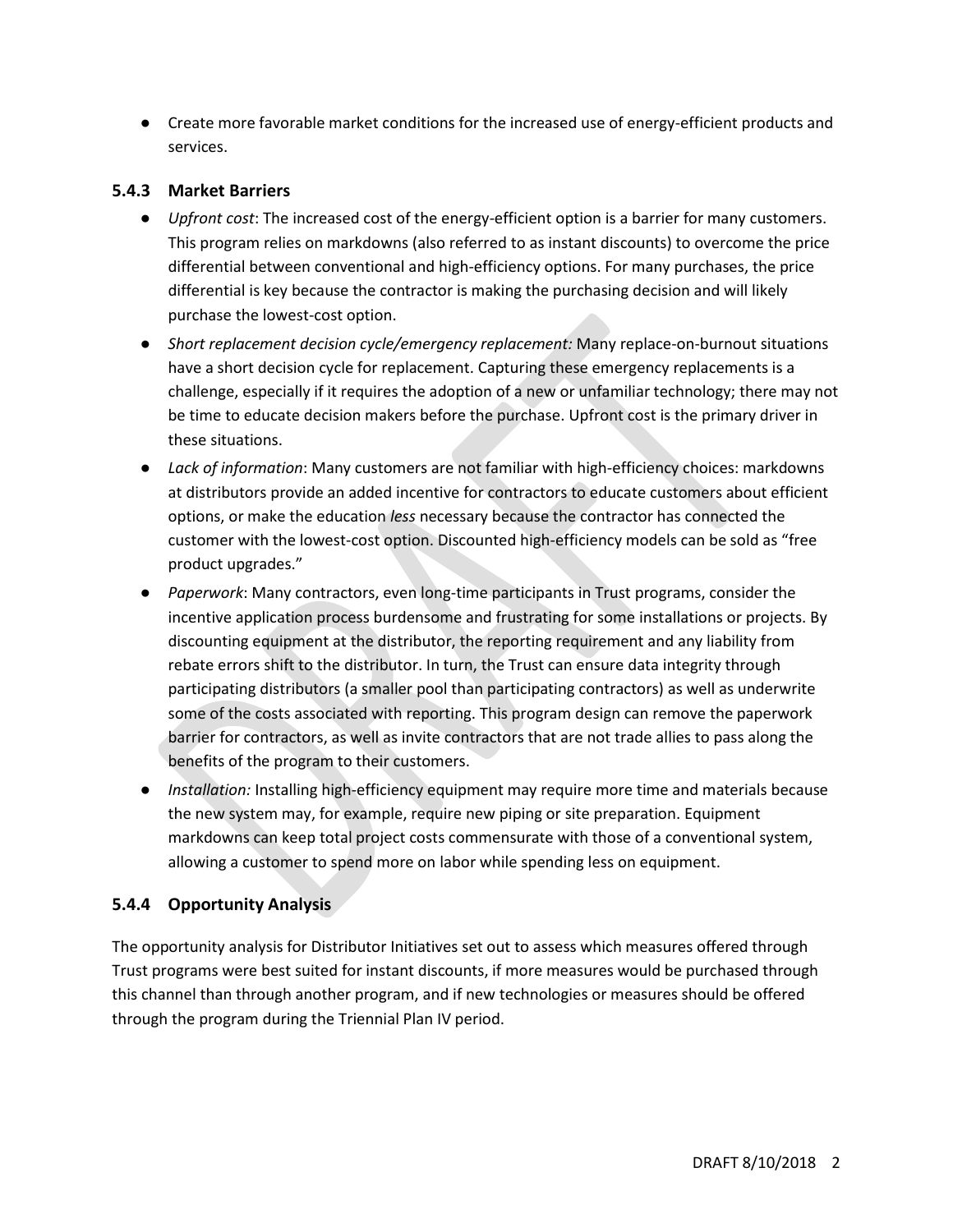#### **Methodology**

The opportunity for efficiency savings procured through Distributor Initiatives was determined by a market study that examined the cost-effectiveness of measures typically marketed through distributors, and projected rates of turnover for equipment that could be replaced, cost-effectively, with a more efficient model. The study also reviewed past program performance for some measures currently discounted at distributors. The Trust assumed that most purchases through the program were made because existing systems had reached the end of their useful lives or had otherwise failed. These purchasing decisions are categorized as replace-on-burnout; the baseline for these measures is a less expensive and less efficient system that meets minimum codes and standards.

The opportunity assessment included an in-depth study of heating, ventilation, and air conditioning (HVAC) measures, as the Trust anticipated moving, and including, more measures into the distributor channel during the Triennial Plan IV period (see Appendix E). The study also reviewed distributor or midstream initiatives administered by other efficiency programs, including in nearby states, and identified additional measures to include. For example, Vermont has had success in capturing energy savings in the circulator pump market through its distributor program. The data from other markets and efficiency programs also demonstrated that the Trust could expect an increase in both the kinds of measures incentivized and the quantity of measures sold, if a measure were shifted from downstream or customer rebates to markdowns.

The study also determined that the cost of delivering instant discounts through the distributor channel could be expected to be lower than the delivery costs for downstream rebate programs.

The Trust complemented this assessment of new HVAC opportunity with a review of the lighting, water heating, and commercial kitchen measures currently discounted at distributors through Trust programs. This assessment projected participation levels based on historic performance. As will be described elsewhere in the Retail Initiatives section, LED sales are highly sensitive to incentive levels. The opportunity for energy savings from lamps marked down through Distributor Initiatives takes into account the general findings from the Trust's 2017 study on LED price sensitivity (see Appendix F) as well as the potential impact of the enforcement of the Energy Independence and Security Act (EISA) standards regulating the energy efficiency of the lighting industry. For more on EISA and its impact on lighting savings opportunity, please see the Retail Initiatives section.

The opportunity assessment also found that sales of heat pump water heaters (HPWHs) through distributors were highly price sensitive. At smaller instant markdowns, contractors swapped HPWHs for less efficient models at a modest rate. When the instant discount was bigger, resulting in an end price of HPWHs to the same, or lower than, inefficient models, many more contractors purchased the efficient model on behalf of their customers. Moreover, distributors and manufacturers responded to higher discount levels by adding promotions or discounts of their own, further incentivizing the purchase of the efficient model.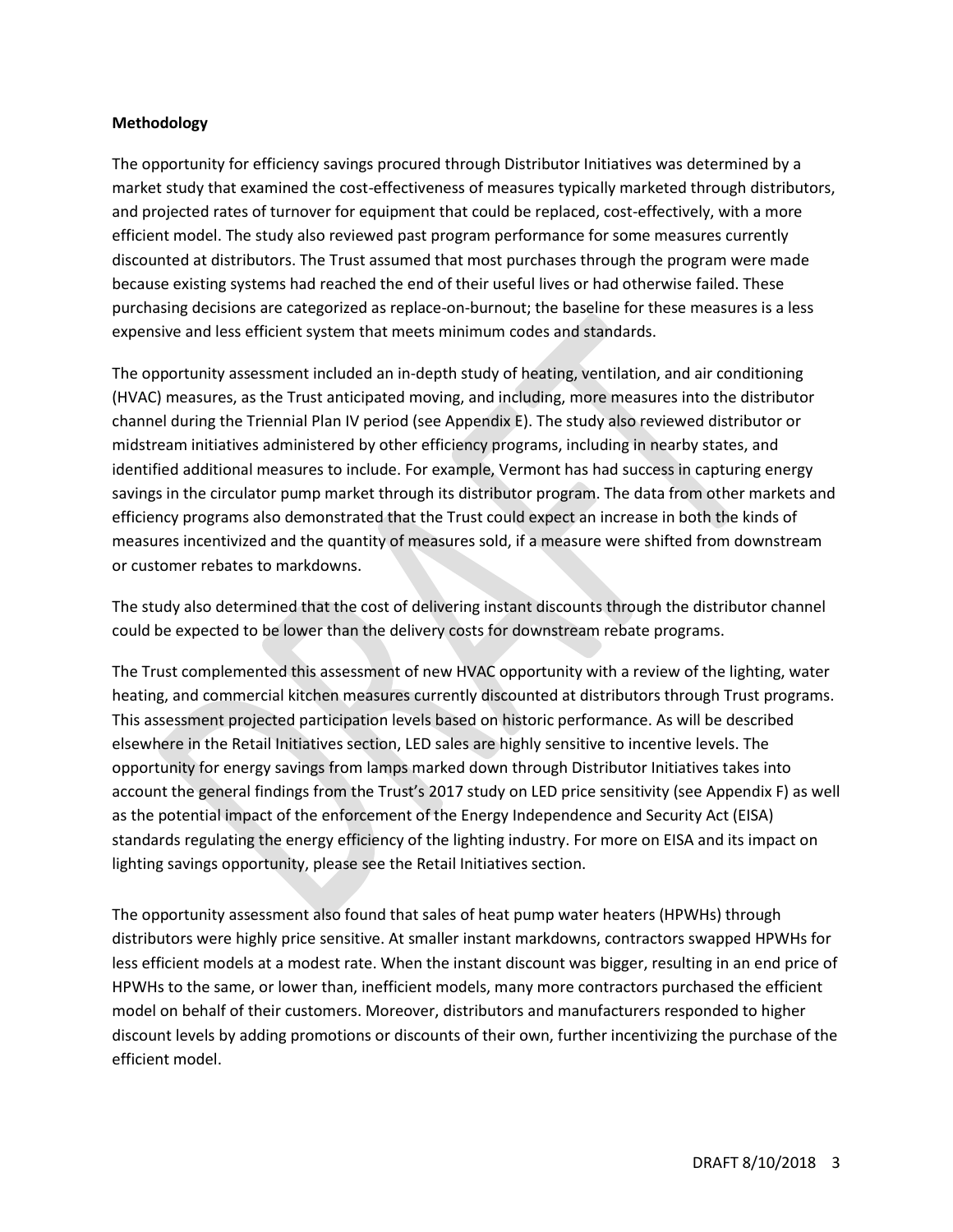#### **Findings**

The Trust's analysis determined that the program should continue to mark down many of the Triennial Plan III measures for Triennial Plan IV, as they remain cost-effective. These include HPWHs, boilers, furnaces, commercial kitchen equipment, and screw-in LEDs. The assessment of the savings opportunity afforded through LED instant discounts found that the energy-saving potential for screw-in LEDs is consistent with the energy savings of the last Triennial Plan period. The Trust's market assessment found that the size of the water heating market is projected to grow over that of the Triennial Plan III period with more aggressive incentive levels. The Trust will split this opportunity between Distributor Initiatives and Retail Initiatives based on historical performance. Because the Trust has never experienced high levels of uptake of commercial kitchen equipment, the assessment did not project a significant change to levels of measure adoption. The Trust will closely monitor the adoption rate for commercial kitchen equipment during the Triennial Plan IV period.

In addition, the opportunity analysis determined that the Trust should expect more HVAC measures to be purchased through the distributor channel than through the downstream programs that the Trust offered during the Triennial Plan III period. This projected increase in sales is due to many factors, including a maturing relationship with distributors, contractor familiarity with instant discounts, the movement of many residential HVAC measures to the distributor channel, and an increase in discounted measures offered.

An interesting example from the study was that of residential ECM smart pumps. These pumps have integrated variable frequency drives and software that allows them to ramp up and down based on demand. Pumps fit several of the criteria for what makes for a good measure for midstream discounts: (1) They are rarely specified by the customer, (2) They are chosen by the contractor on the basis of price, (3) They are not typically sold at retail, and (4) They are sold in high volumes.

ECM smart pumps had been incentivized through the C&I Prescriptive program but not in the residential sector. The study found that these pumps have an extremely low penetration in the Maine's residential market, but that other northeastern states have captured half the market with their midstream programs. The study estimates that the Trust could capture approximately three quarters of replacements in the residential sector through a midstream discount.

To preserve the efficiency and simplicity required to maintain contractor and distributor participation, the Trust offers incentives based on technology and not fuel type. For instance, a condensing gas boiler for small commercial and residential applications may be fueled by either propane or natural gas. To offer an instant discount on this measure, the Trust attempts, to the greatest extent practical, to incentivize the boiler at the same amount, regardless of what fuel type is used and then account for the incentive from the appropriate funding source. Fuel-specific measures and discounts are projected to significantly impact participation and adoption rates.

For the Distributor Initiatives budget under the Triennial Plan IV, see Appendix A. This includes investment potential for multiple fuels and program funds, including electric procurement, natural gas procurement, and RGGI funds.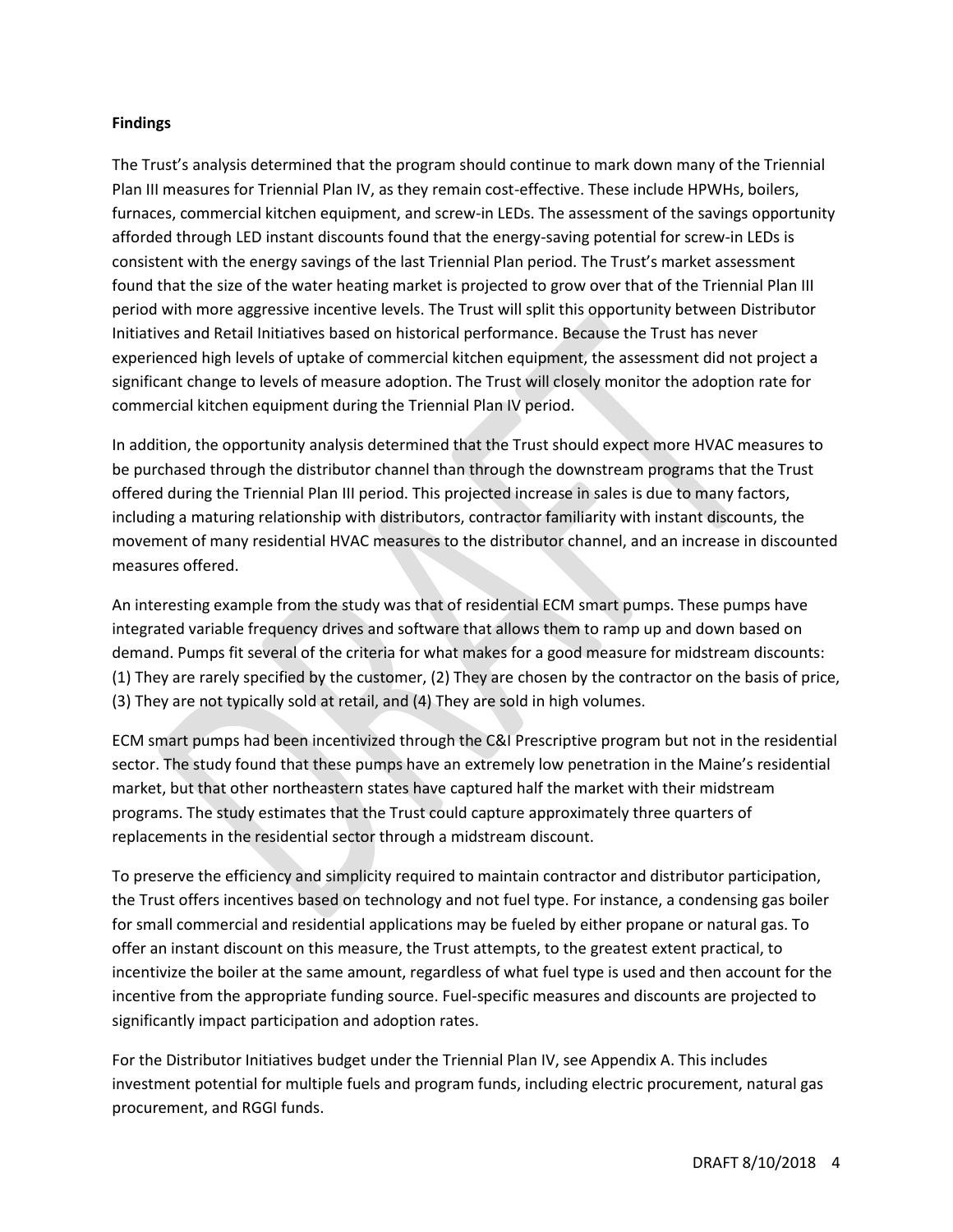## **5.4.5 Program Design**

The program relies on Memoranda of Understanding (MOUs) with distributors to promote and incentivize efficient heating, plumbing, commercial kitchen, and lighting equipment. The MOUs also require participating distributors to report on key data points including measure characteristics, fuel type (for HVAC and plumbing measures), and installation location. The Trust will frequently visit participating distributors to ensure the availability of informational materials, and answer distributor staff questions about data collection, eligible models, and more.

### **Addressing Market Barriers**

The program addresses the first-cost market barrier by discounting the cost of the high-efficiency option to make it cost-competitive with the conventional option; this amount is set high enough to guide contractor or customer choice to the high-efficiency model. The markdowns also address the barrier presented by emergency replacements by having efficient options readily available at a competitive price compared to the conventional replacement model. This helps to overcome barriers presented by lack of information about efficient options or lack of time to research efficient options and available incentives. The reduction in first costs also helps mitigate additional installation costs that may be required for the efficient option. Finally, discounts offered at distributors help to overcome any barriers presented by rebate paperwork or processing -- installing contractors simply have to present installation information to the distributor. In many cases, the Trust reimburses distributors for some of the costs associated with collecting and reporting this information.

### **Measures Promoted**

Determining if a measure is a good candidate for this program involves consideration of several questions. First, is the equipment traditionally purchased at distributors? Second, is the market for the measure large enough that participating distributors will stock it? Extremely large boilers, for example, are not discounted through the program because they are installed infrequently, and many are purchased directly from product manufacturers. The program instead focuses on the models of space and water heating systems that are commonly installed in Maine buildings.

Third, are the market barriers associated with selecting efficient equipment overcome by the program design? As described above, the program focuses on replace-on-burnout or emergency replacement measures. Trust incentive programs have traditionally captured only a small fraction of the heating and water heating replacement market because the short window for replacement made it difficult for customers to apply for rebates or investigate efficient alternatives. The Distributor Initiatives Program is designed to capture more emergency replacement situations by reducing first costs and making the efficient measure the default replacement model. Providing instant discounts on efficient options assists contractors that may select the measure without customer guidance and therefore default to the least expensive option.

The program design also helps overcome other market barriers. For some measures in this program, there is energy-saving potential that was not being fully captured through other program delivery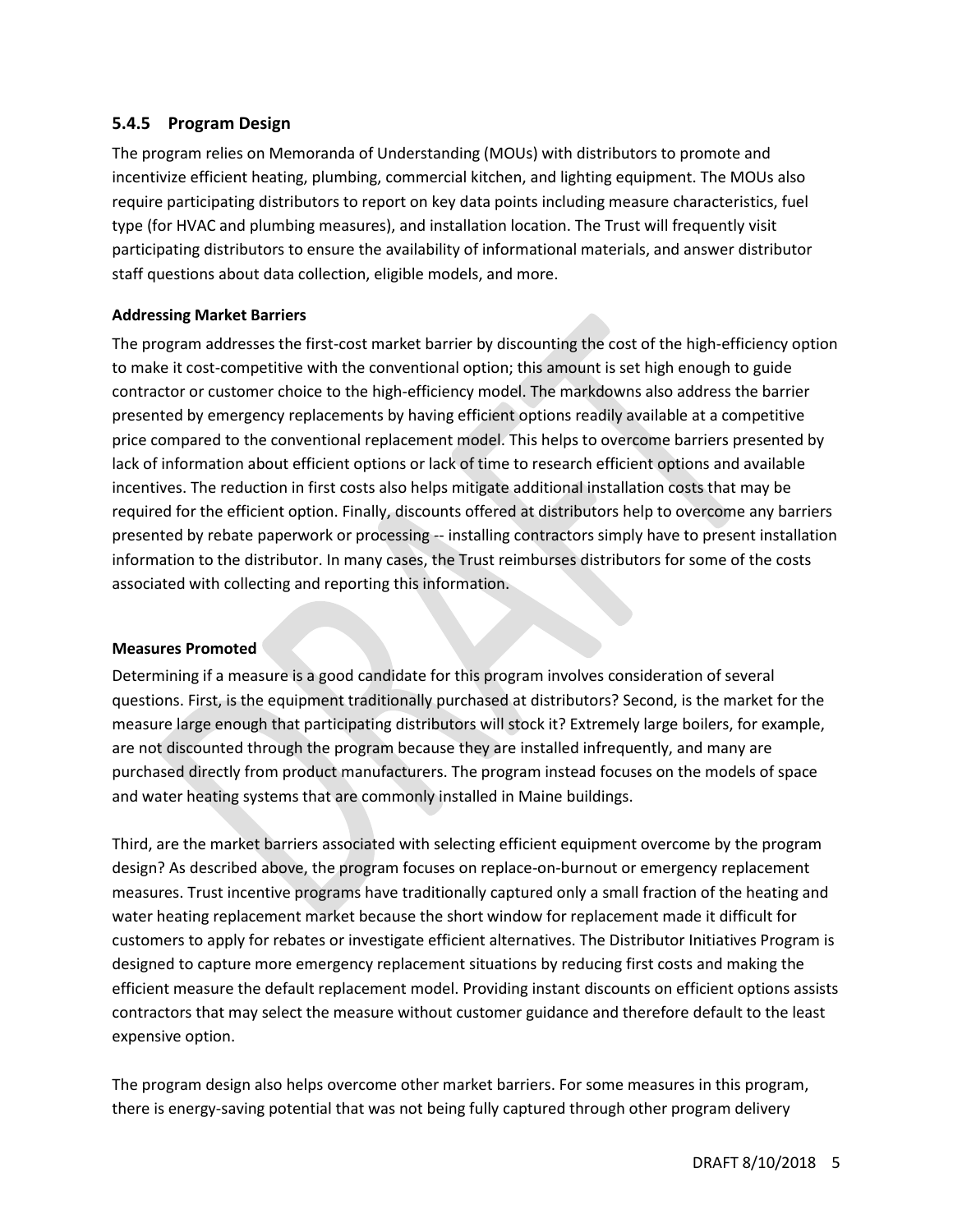mechanisms, or potential participating contractors or customers deemed the rebate application process "not worthwhile." An example of this situation is commercial kitchen equipment. A restaurant would realize significant energy savings by upgrading to high-efficiency equipment, but there has not been a proactive retrofit market in Maine. Very few commercial kitchen measures have been incentivized through Trust programs in the past. By offering incentives for these measures to commercial kitchen equipment distributors rather than directly to contractors or customers, the program will attempt to capture some of the replace-on-burnout market. As described in Appendix A, market research indicates that most commercial kitchen equipment sold is refurbished, used equipment. In this case, Trust discounts offered on new, efficient models compete not only with standard models, but also with less expensive, used equipment.

Whenever possible, eligible measures will be verified and vetted by a third party. For example, measures incentivized through the program may be listed and verified by Consortium for Energy Efficiency; Air Conditioning, Heating, and Refrigeration Institute; and the DesignLights Consortium. These organizations also provide technical information on high-efficiency equipment and installation best practices.

### **Incentives and Financial Considerations**

The program will discount efficient heating systems, light bulbs, and other equipment by the percentage of the incremental price difference between conventional and high-efficiency models required to motivate the sale. These incentives will be delivered as a markdown, administered pursuant to individual MOUs between the Trust and participating distributors. In some cases, the Trust may also incentivize distributors to collect and report data as that burden shifts from contractors to distributors in this program model. Furthermore, depending on the measure and level of activity, the Trust will provide distributors per-unit payments to offset administrative and marketing costs and to encourage sales.

# **Marketing and Outreach**

The primary goal of this program is to capture replace-on-burnout or emergency replacement purchases rather than proactive replacements. These transactions are largely between distributor staff and installation contractors. With that in mind, the marketing and outreach for the program focuses primarily on distributors. This includes educating distributor staff, posting signage about instant discounts at the distributor, and making contractor- and customer-facing materials available at the distributor's location. These materials are meant to equip the contractor with everything he or she may need to communicate with customers about efficient options and instant discounts.

In addition, the Trust may market efficient options directly to customers in the hopes that they will ask their contractor about a "discounted equipment upgrade" or instant discounts. For example, the Trust has undertaken digital ad campaigns about emergency replacements. The Trust has also undertaken marketing campaigns about aging heating systems to prompt customers to ask contractors about efficient options.